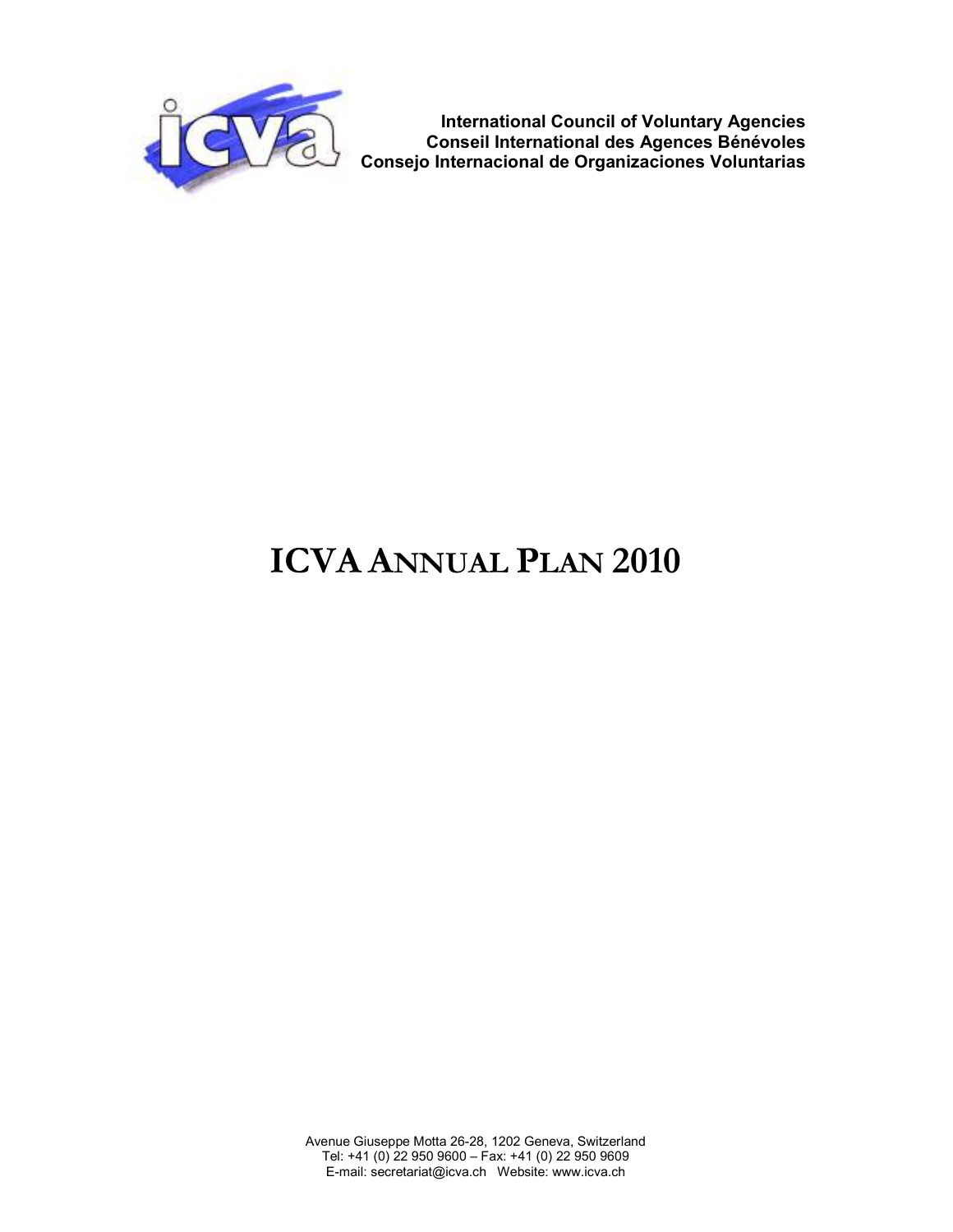#### **CONTENTS**

| <b>EXECUTIVE SUMMARY</b>                            | 1                |
|-----------------------------------------------------|------------------|
| <b>ICVA MISSION STATEMENT</b>                       | $\overline{2}$   |
| I. HUMANITARIAN POLICY AND ADVOCACY                 | 3                |
| <b>II. NETWORK TO NETWORK COLLABORATION</b>         | 5                |
| III. ICVA'S REGIONAL AND COUNTRY LEVEL ENGAGEMENT 7 |                  |
| IV. CHANGE AND LEADERSHIP                           | 9                |
| V. FUTURE HUMANITARIAN CHALLENGES                   | 11               |
| VI. ICVA'S INTERNAL ORGANISATION                    | 12 <sup>12</sup> |
| VII. ICVA's BUDGET 2010                             | 13               |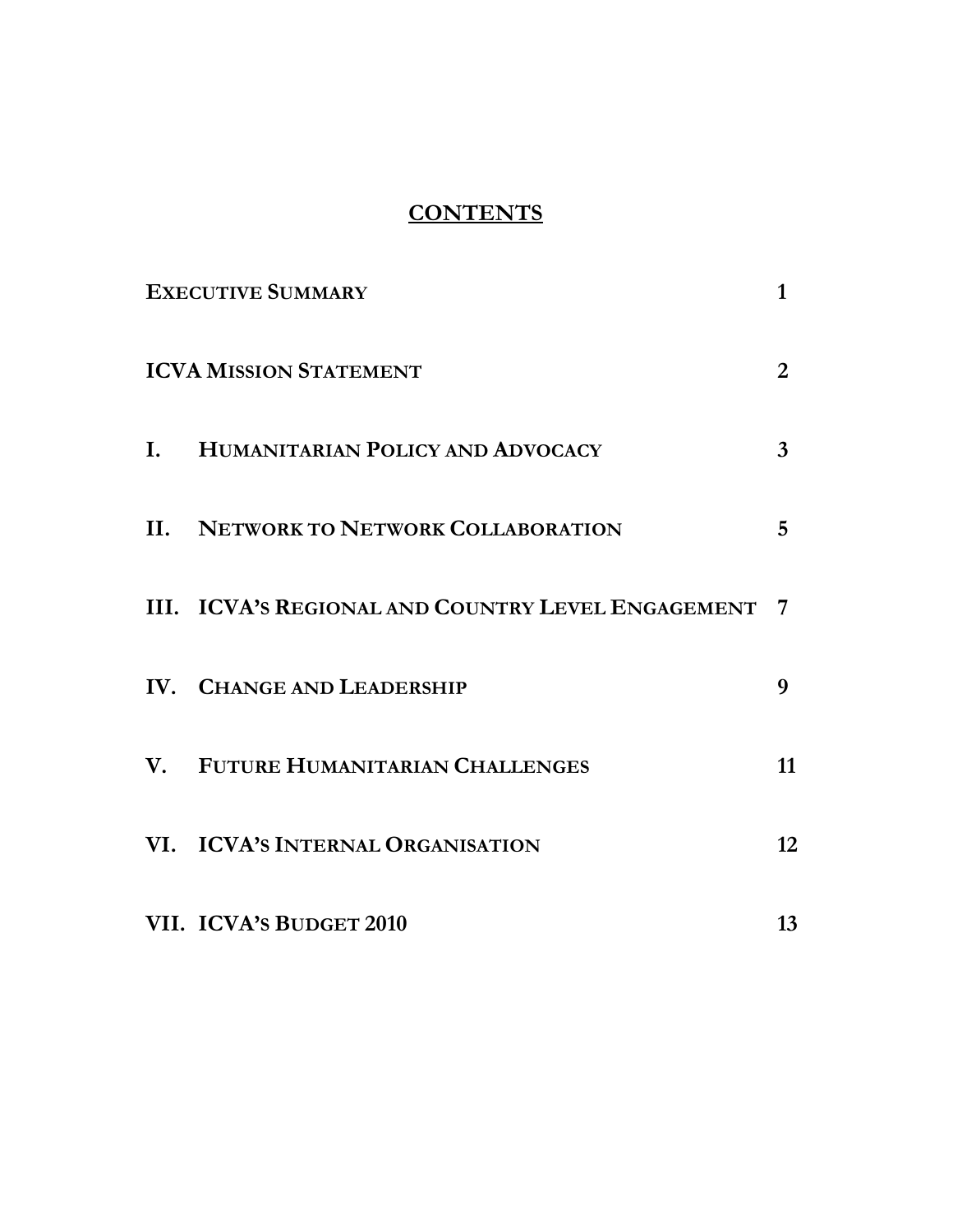#### **EXECUTIVE SUMMARY**

This Annual Plan provides an overview of ICVA's priorities and activities in 2010. It builds on the previous work and fits within the framework and objectives as set forth by ICVA's three-year Strategic Plan (2009-2011).

One of the main themes permeating this annual plan is the promotion of, and support to, the role of national and local NGOs in humanitarian response. In fact, the growing importance of local NGOs in humanitarian response has been recognised by emphasising the need for a 'new business model' for the humanitarian community, one that sees these NGOs in a much more prominent role.

ICVA's contribution to the work of local NGOs is by providing them access to the international policy level, either by sharing information on the work of these bodies, or by supporting their direct participation in these international bodies, such as the Global Humanitarian Platform (GHP). Over the course of 2010, work will be developed with the Active Learning Network for Accountability and Performance in Humanitarian Action (ALNAP) and in the context of the GHP on the sharing of good practices in developing partnerships between local NGOs and international agencies, either from a UN or non-governmental background.

Another practical way in which ICVA can provide support in building bridges between international agencies and local NGOs is in the context of NGO liaison and coordination efforts on the ground. This involvement in field coordination will only take place at the request of member agencies in major new emergencies. Following suggestions by several members and with InterAction (ICVA's member and coalition of US-based NGOs), ICVA is setting up an NGO coordination support office in Haiti.

These activities come on top of ICVA's well-established agenda of policy and advocacy work on humanitarian reform, humanitarian principles, refugee protection, and forced displacement issues. Humanitarian leadership – both in terms of the capacity to lead operational responses and providing strategic leadership – and promoting institutional change and innovation, are interrelated themes that ICVA will also continue to cover in its policy and advocacy efforts as well.

Bringing together these various themes and activities, this Annual Plan provides a comprehensive and integrated strategy for addressing a number of perennial issues that must be addressed if the effectiveness of humanitarian action is to be enhanced in a lasting manner.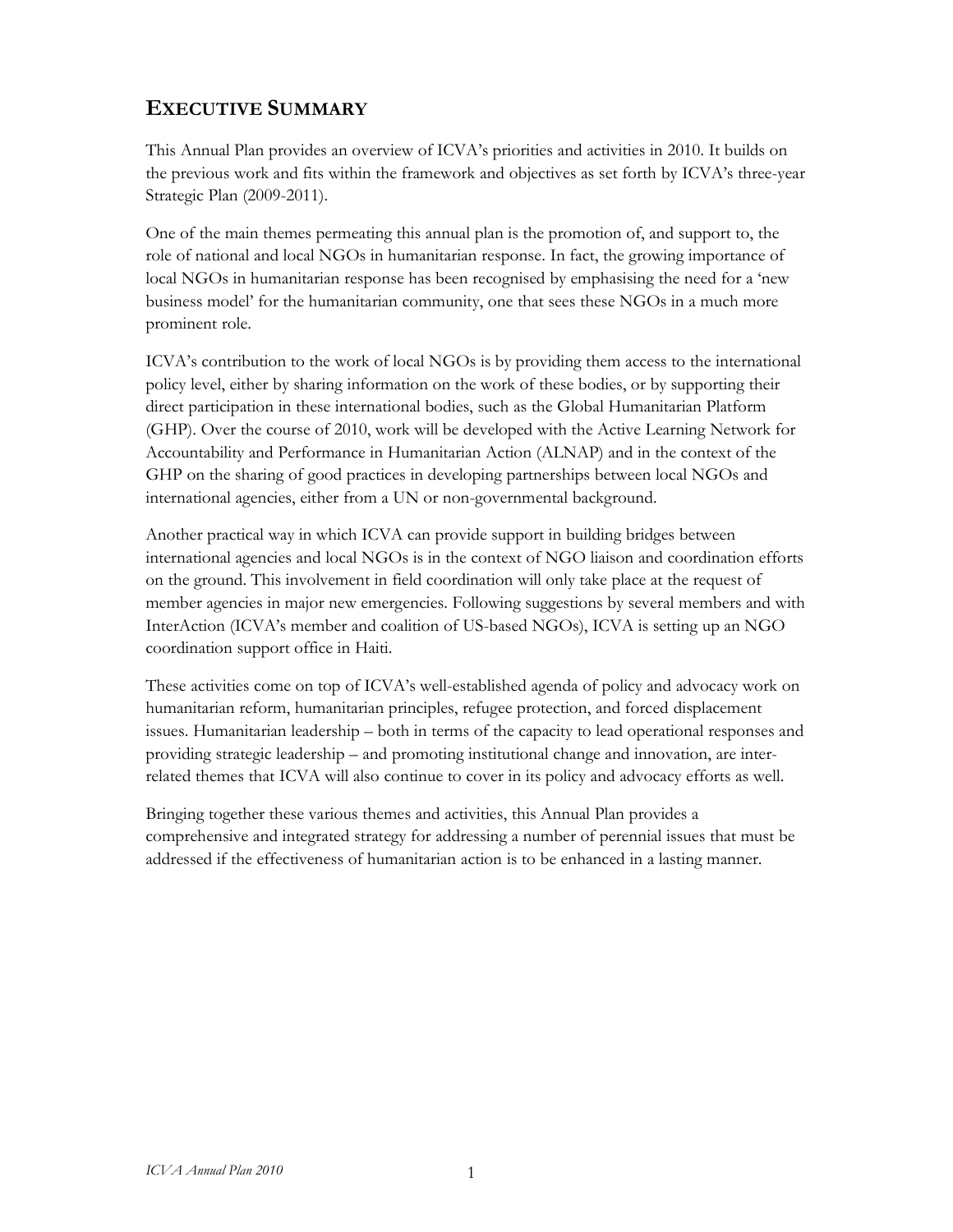#### **ICVA Mission Statement**

#### **Adopted by the 12th ICVA General Assembly, February 2003**

#### **ICVA — An Advocacy Alliance for Humanitarian Action**

*The International Council of Voluntary Agencies (ICVA) is a non-profit global association of non-governmental organisations (NGOs) that works as a collective body, to promote, and advocate for, human rights and a humanitarian perspective in global debates and responses. The heart of the ICVA mission is to support NGOs to protect and assist people in need, to address the causes of their plight, and to act as a channel for translating patterns and trends into advocacy.* 

*ICVA seeks to strengthen NGOs as part of civil society, through the relationships among member organisations from around the world. It facilitates the sharing and creative use of practical experience and strategies to promote and protect human rights, including those of refugees and displaced peoples, and to provide humanitarian assistance from the perspective of justice and sustainable development. ICVA fosters partnerships among agencies for the sharing and dissemination of information to attain consensus among member agencies on prioritised issues in order to effect change, particularly at the international level.* 

*ICVA advocates vis-à-vis governments and international agencies for a strong NGO role in efforts to secure human rights, prevent conflicts, prepare for disasters, and improve humanitarian responses to distressed populations. Through its cooperative and catalytic nature, it gathers and exchanges information and raises awareness on the most vital matters of humanitarian concern before policy-making bodies.* 

*ICVA has been in existence since 1962. It works to secure the commitment of the world community to address injustice, ensure dignity and rights, and promote international strategies that attend to human needs. Today's NGO members are strengthened in their missions to provide global assistance through the power and persuasion of the ICVA alliance. Tomorrow's members will continue to enrich the network with experience and opinion and will strengthen the impact of this alliance in bringing about a just world.*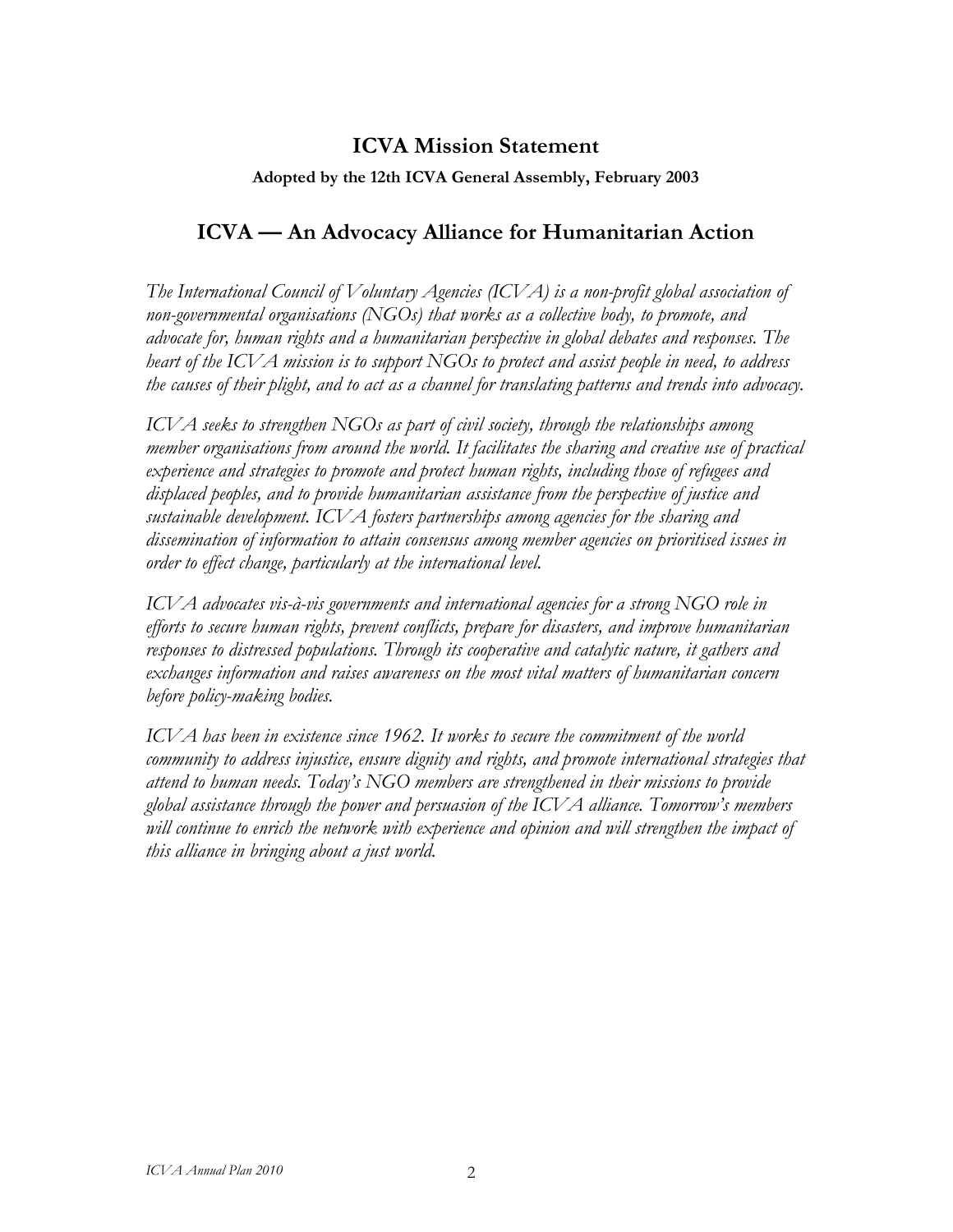#### **I. HUMANITARIAN POLICY AND ADVOCACY**

Humanitarian policy and advocacy are part of ICVA's core business and our participation in a number of forums and coordination mechanisms is critical to our effective functioning in this area of work. At the same time, however, not every humanitarian issue is a priority for NGOs or, therefore, ICVA. The criteria of relevance, added value, and potential impact will guide us in selecting the humanitarian policy issues on which ICVA focuses. In this respect, humanitarian space, protection, and the state of humanitarian reform will continue to be high on our agenda. The Inter-Agency Standing Committee (IASC) and other inter-agency bodies will continue to be the main mechanisms for ICVA in terms of raising views on behalf of NGOs on these issues. Based on members' feedback, the processes and products of the IASC subsidiary bodies are seen as the most useful and relevant of all the IASC's work.

ICVA's work on the state of the (UN-led) humanitarian reform process will take shape particularly within the work of the NGO consortium of six UK-based member agencies with ICVA. The aim of this project for 2010 is to share good practices of NGO engagement with the clusters and other parts of the humanitarian reform process as launched by the UN in 2005. ICVA's contribution to the project will focus particularly on bringing the experiences of NGOs to the global clusters, IASC, and other forums at the international level.

Another major part of ICVA's policy and advocacy work in 2010 will be devoted to issues of particular relevance to member agencies that are based in developing countries. It has been generally recognised that while the contributions of these NGOs are critical to effective humanitarian action, they are still not able to benefit from international coordination mechanisms and funding channels in the same way as international agencies. The focus of ICVA's annual conference in early February is on the role of local and national NGOs in humanitarian response so as to feed into the Global Humanitarian Platform, which meets the following two days on a similar theme. The dominant theme in ICVA's work, therefore, will be collaboration and partnership between local and national NGOs and international NGOs and organisations for more effective humanitarian action.

While it was initially planned that this third GHP meeting would be the last one, it has been decided to continue the GHP for at least another year. It will keep track of the improvements made in partnerships among the three families of organisations that participate in the GHP (UN agencies and international organisations; the Red Cross/Red Crescent Movement, and NGOs) and will work on what has been called 'a new business model,' i.e. the role of national and local NGOs in responding to, and preventing, humanitarian crises. Many NGOs view the GHP as a valuable forum as it brings together UN and non-UN agencies in a more balanced way than other coordination bodies where the UN dominates.

Refugee protection issues will continue to be another significant aspect of ICVA's policy and advocacy work. 2010 will see preparations for the 60th anniversary of the 1951 Refugee Convention and the 50th anniversary of the Statelessness Convention. ICVA will explore ways to renew its 2001 call for better supervision of the 1951 Refugee Convention. Should members and partners, in particular UNHCR, expect a deeper ICVA involvement in the 60th anniversary of the two conventions in 2011, ICVA will consider developing a separate project proposal. ICVA will continue to distribute the Reach Out training materials on refugee protection to member agencies and partners.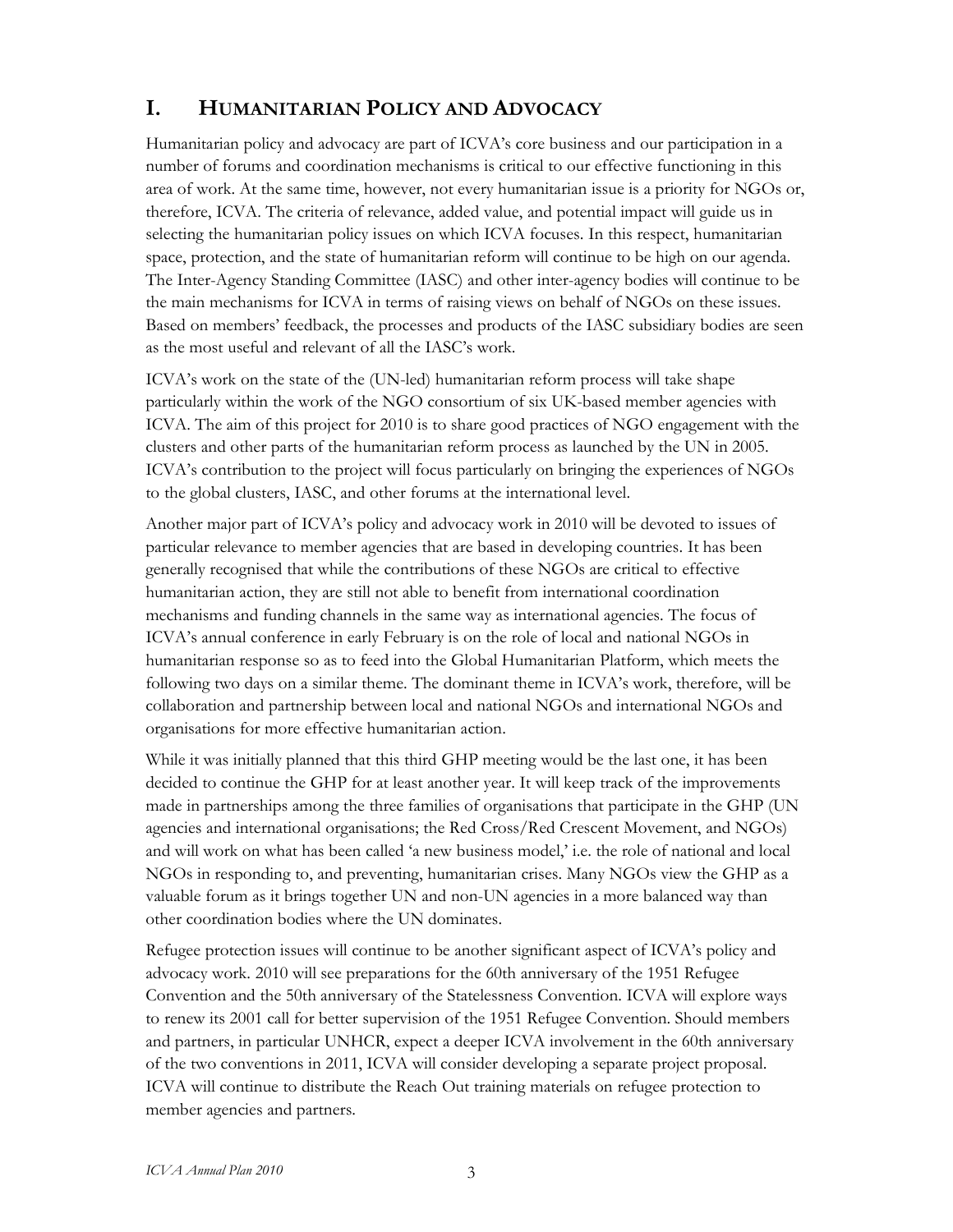In terms of ICVA's approach to participating in inter-agency humanitarian policy and coordination bodies, ICVA will continue to maintain a certain level of independence that allows it to take a step back and reflect on the added value of the processes and products of these mechanisms. In the past, *Talk Back*, ICVA's newsletter, was one way in which ICVA could provoke (public) debate and challenge the UN-dominated coordination structures. Given the need for an independent voice and interest in reviving *Talk Back*, ICVA is planning to produce one issue in 2010. One idea for this issue might be to focus on the recruitment process of the new UN Under-Secretary General for Humanitarian Affairs and Emergency Relief Coordinator (ERC).

| <b>Activities</b>                                                                                                                                                                                                                                                                                                                                                                            |                          | <b>Outcomes</b>                                                                                                                                                                                     |
|----------------------------------------------------------------------------------------------------------------------------------------------------------------------------------------------------------------------------------------------------------------------------------------------------------------------------------------------------------------------------------------------|--------------------------|-----------------------------------------------------------------------------------------------------------------------------------------------------------------------------------------------------|
| Focus on priority humanitarian policy<br>issues: humanitarian space and principles,<br>protection, humanitarian reform (including<br>clusters, financing, and strengthening of the<br>HC function).                                                                                                                                                                                          |                          | Governments, UN agencies, and other<br>international organisations will be well<br>informed of the views and experiences of<br>NGO <sub>s</sub> .                                                   |
| ICVA will invest time and energy in the<br>IASC process, especially in terms of<br>ensuring members' participation in the<br>subsidiary groups.                                                                                                                                                                                                                                              |                          | The IASC's relevance will be strengthened<br>based on the NGO contributions, and, as a<br>result, it will be more relevant to NGOs.                                                                 |
| Collaboration and partnership with local<br>and national NGOs will be promoted in<br>relevant forums (GHP, IASC, etc.);                                                                                                                                                                                                                                                                      |                          | Engagement of local and national NGOs<br>in planning and coordinating humanitarian<br>response is no longer seen as an option,<br>but a necessity.                                                  |
| The annual ICVA conference will provide a<br>platform to discuss collaboration and<br>partnership with local NGOs.                                                                                                                                                                                                                                                                           | $\overline{\phantom{0}}$ | The Conference will provide ICVA,<br>member agencies and partners with an<br>agenda on partnership issues for the rest of<br>2010 and beyond.                                                       |
| ICVA will engage in the preparations for<br>the 60 <sup>th</sup> anniversary of the 1951 Refugee<br>Convention and the 50 <sup>th</sup> anniversary of the<br>1961 Statelessness Convention (in 2011)<br>and focus on the strengthening of the<br>supervision of the 1951 Convention;<br>ICVA will possibly consider developing a<br>specific project proposal to cover these<br>activities. | $\frac{1}{2}$            | Supervision of the 1951 Convention, as<br>one of its implementation mechanisms,<br>will feature on the agenda of the<br>commemorations in 2011.                                                     |
| ICVA will produce one issue of Talk Back.                                                                                                                                                                                                                                                                                                                                                    |                          | The recruitment process of the new ERC<br>will be influenced in a way so that the<br>criteria and appointment process become<br>more transparent and accountable.                                   |
| Further explore the option of establishing a<br>presence in New York.                                                                                                                                                                                                                                                                                                                        |                          | ICVA will be better placed to recognise or<br>identify opportunities for timely advocacy<br>and lobbying in the context of<br>international developments in the<br>humanitarian policy environment. |

### **II. NETWORK TO NETWORK COLLABORATION**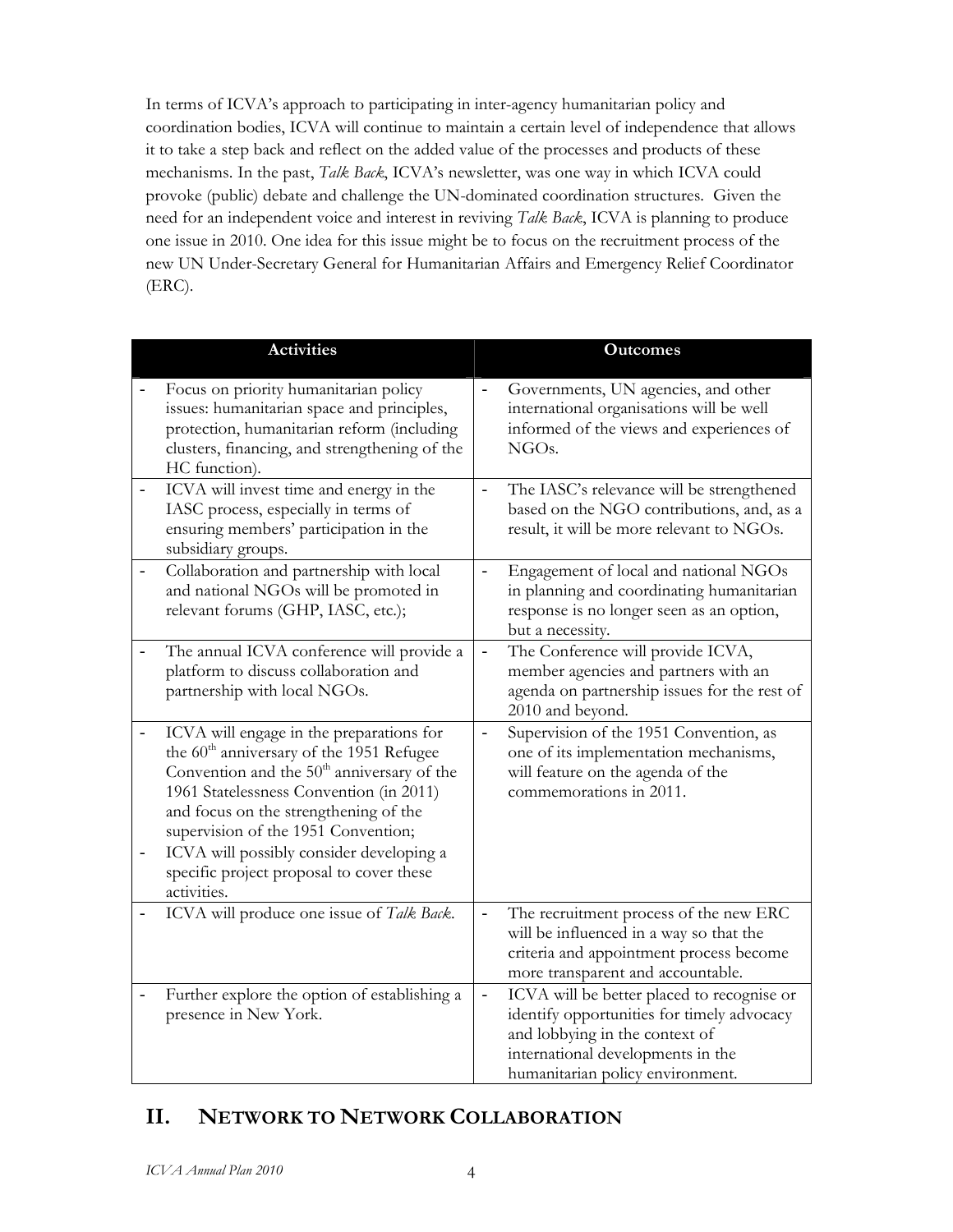One of ICVA's achievements in 2009 has been to bring representatives from NGOs based in developing countries to the IASC and other international forums on a number of occasions. As a matter of principle, ICVA reserves one of the IASC seats allocated to the consortium for an NGO representative from a 'southern' NGO. In preparing for these meetings, these representatives have been asked to prepare their input with colleague NGOs in their country or region and to provide these colleagues with feedback after the meeting. This way, NGOs from developing countries are able to have more access and impact in these forums. External donor funding will be sought to continue this practice, which helps to make humanitarian debates less 'northern' dominated.

ICVA is also closely liaising with other international NGO coordination bodies, including the Steering Committee for Humanitarian Response (SCHR) and the US-based coalition InterAction in the context of the IASC, and with networks such as Active Learning Network for Accountability and Performance (ALNAP), Humanitarian Accountability Partnership International (HAP), Sphere, and People in Aid. At a minimum, these organisations must coordinate their calendar of meetings and activities; at a maximum their work is mutually reinforcing and they optimise synergies between their different activities.

With ALNAP and People in Aid, ICVA is coordinating work to support the participation of NGO representatives from developing countries in international meetings. It is well understood that multiple requests to these NGO representatives to participate in international meetings can be quite demanding. An effort, therefore, needs to be made to find more representatives from southern NGOs than those presently seen at most international humanitarian meetings. Together with ALNAP, ICVA will also be working on collecting good partnership practices and understanding the benefits of partnerships in achieving better humanitarian outcomes.

In terms of ICVA's collaboration with HAP, the ICVA Secretariat will be involved in the development of a new HAP benchmark on collaboration and coordination as part of their accountability standard. In the context of the Sphere Handbook revision, the ICVA Coordinator will complete his duties as focal point for the issue of protection in 2010. The ICVA Secretariat and a representative from an ICVA member agency will continue to be part of the Sphere Board. ICVA will also encourage members to provide input on the proposed revised text for the new edition of the Sphere Handbook.

Another aspect of ICVA's relationships with other networks is the participation in the Humanitarian Forum that was created by the former President of Islamic Relief in an effort to build bridges between NGOs from the Islamic world and those with a Western origin. In this context, ICVA will focus on the *Code of Conduct for the International Red Cross and Red Crescent Movement and NGOs in Disaster Relief ("Code of Conduct")* and related humanitarian principles, and engage in a dialogue with NGOs from various backgrounds (see further Chapter 3). Worth noting in this respect is also the informal dialogue between faith-based and secular NGOs on the commonalities and differences in their humanitarian work, convened by an American Professor, Michael Barnett, together with the Geneva-based Graduate Institute for International Studies. Following work by the Secretariat, a number of ICVA members have attended a first meeting in Geneva in October 2009. The next dialogue will be held in Switzerland in July 2010.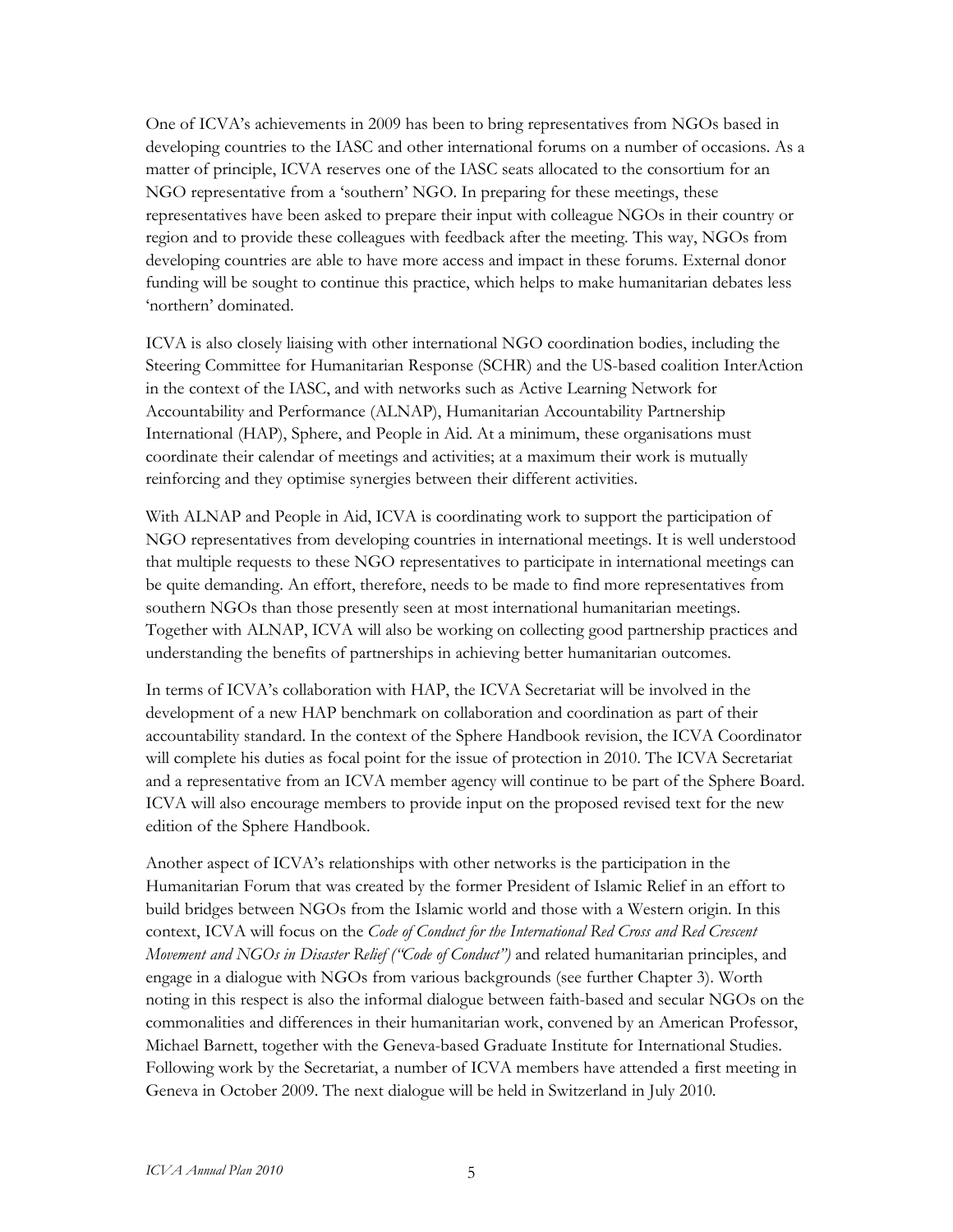In October 2009, the ICVA Executive Committee met with the Board of the Brussels-based network VOICE to discuss issues of common concern, such as civilian-military coordination and humanitarian reform and to look at possible joint (advocacy) activities on these issues. The convergence of views and energy in the room raised interest for repeating this meeting in the autumn of 2010 or spring of 2011.

| <b>Activities</b>                                                                                                                                                                                      |                              | <b>Outcomes</b>                                                                                                                                                                                                                               |
|--------------------------------------------------------------------------------------------------------------------------------------------------------------------------------------------------------|------------------------------|-----------------------------------------------------------------------------------------------------------------------------------------------------------------------------------------------------------------------------------------------|
| Continue to bring NGO<br>representatives from developing<br>countries to international meetings<br>who have consolidated their input and<br>will report to their NGO colleagues in<br>their countries. |                              | NGOs based in developing countries will<br>be better informed and equipped to engage<br>with international coordination<br>mechanisms. Conversely, these meetings<br>and bodies will have the views of these<br>NGOs better represented.      |
| Work with ALNAP on good<br>partnership practices and develop a<br>better understanding of the benefits of<br>partnership.                                                                              |                              | ALNAP and ICVA members will have a<br>better sense of what partnership in<br>humanitarian action really means and the<br>benefits such partnerships can bring.                                                                                |
| Coordinate meetings and 'southern'<br>NGO representation with colleague<br>NGO networks.                                                                                                               |                              | 'Southern' NGOs will be better able to<br>cope with the increased demands on them<br>to participate in international forums.                                                                                                                  |
| Work with Sphere and HAP in the<br>revision of their standards.                                                                                                                                        | $\qquad \qquad \blacksquare$ | Contributing from ICVA's experience on<br>coordination and protection, these issues<br>will be well-reflected in the revised<br>standards.                                                                                                    |
| Engage with the Humanitarian<br>Forum's network of Islamic NGOs;<br>Promote ICVA member agencies'<br>involvement in a process of dialogue<br>between faith-based and secular<br>NGOs.                  |                              | Faith-based and secular NGOs will be<br>better informed of each other's views and<br>the opportunities for engagement with<br>each other.<br>ICVA members will have the opportunity<br>to engage in a debate on faith and<br>humanitarianism. |
| Organise the second joint meeting of<br>the ICVA Executive Committee and<br>VOICE Board.                                                                                                               | $\qquad \qquad \blacksquare$ | Policy and advocacy efforts from ICVA<br>and VOICE will be coordinated and be<br>mutually reinforcing, where possible.                                                                                                                        |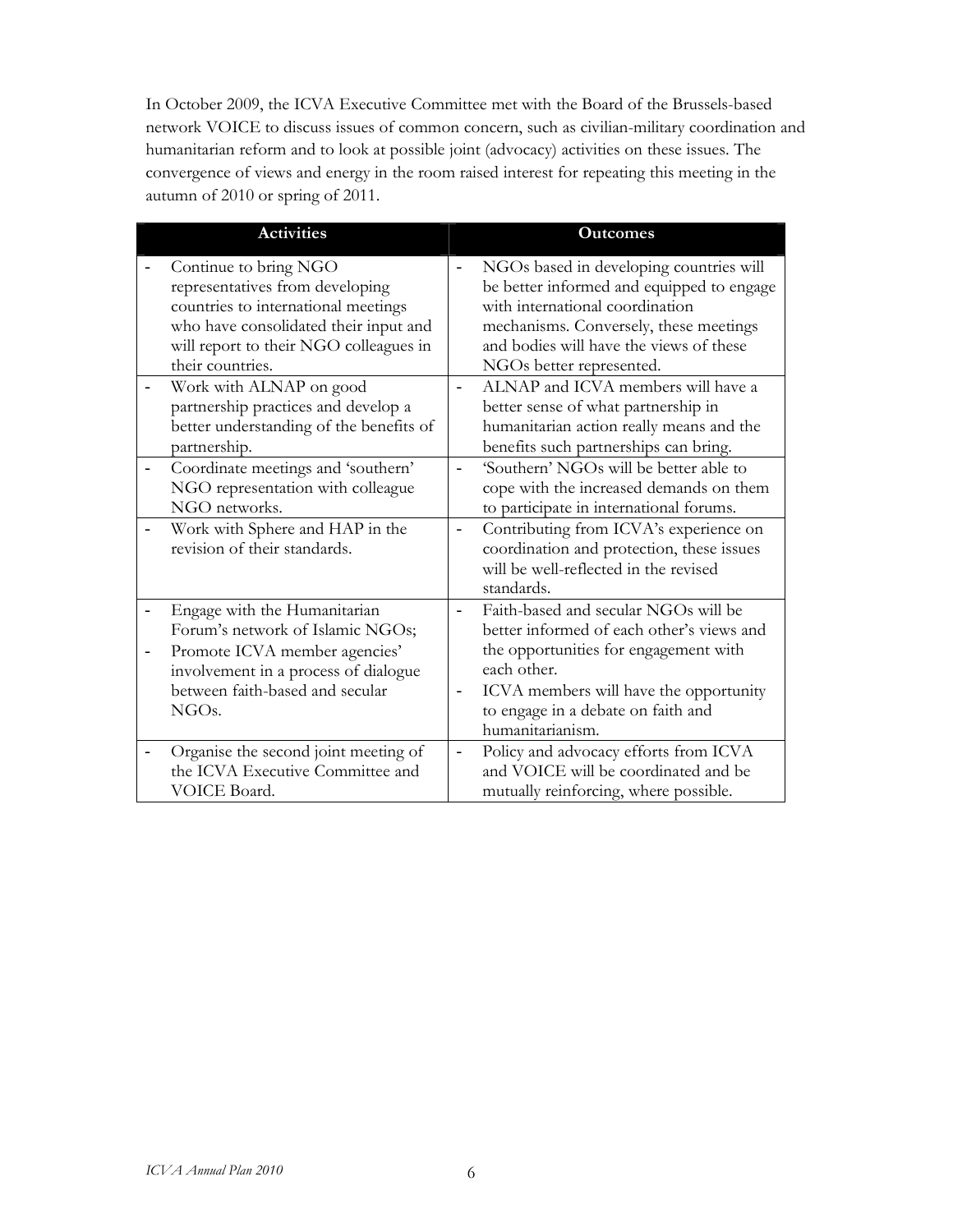#### **III. ICVA'S REGIONAL AND COUNTRY LEVEL ENGAGEMENT**

As a consequence of the (UN-led) humanitarian reform process, NGO coordination at the field level has become more important. For example, NGOs need to appoint representatives who can participate in Humanitarian Country Team meetings. In a number of countries, NGOs have effective mechanisms for NGO liaison and coordination, whereas in other countries these mechanisms do not (yet) exist or are dormant. In 2010, ICVA plans to do a review of various models and mechanisms of in-country NGO coordination mechanisms. This study should help NGOs to obtain a better understanding on what options are available to them when making efforts to organise themselves on the ground. It could also serve as a basis for a further toolkit or checklist for developing or reinforcing NGO coordination structures in emergency settings.

In new emergencies, NGO liaison and coordination is a service on offer from ICVA to operational NGOs when they need it. In 2010, ICVA will develop standard operating procedures (SOPs) that will allow it to rapidly deploy an NGO liaison officer. It maintains a fund to cover the costs of such a deployment for a three-month period, after which NGOs on the ground are expected to establish or mainstream NGO liaison into their structures. The SOPs will cover a range of issues including the development of draft Terms of Reference, the hosting arrangement (as ICVA will not be registered as an NGO at the country level), and relations with Sphere and HAP, which may also consider field deployments.

In terms of providing actual support to NGO coordination mechanisms, ICVA foresees putting in place at least one NGO liaison officer in 2010. This deployment might either be with an existing NGO mechanism that is in need of more capacity or, alternatively, in order to develop a new NGO country-based coordination mechanism.<sup>1</sup>

In order to strengthen collaboration of ICVA member agencies at the regional level, ICVA will organise three learning events on the Code of Conduct. These learning events will take the form of a workshop in which field-based NGO representatives will exchange experiences and views and will take place in Southeast Asia, the Middle East, and Africa. These workshops will be preceded by a design workshop that will seek the participation of member agency representatives who play a role in their agencies with regards to disseminating and promoting humanitarian principles. Links have also been made with ODI's Humanitarian Policy Group, which is about to embark on a two year project to look at the practical application of humanitarian principles in operational settings. ICVA's work on the Code of Conduct and humanitarian principles fits well with ICVA's role in NGO coordination as there is often a need and interest among NGOs to work together on these issues in contexts where the UN's humanitarian response is politicised, due to it being part of an integrated mission or where there are concerns with regards to the relationship with military actors involved in humanitarian action.

<u>.</u>

<sup>1</sup> At the time of finalisation of this Annual Plan, ICVA is working together with InterAction to set up an NGO coordination support office in Haiti, in the response effort following the devastating January 2010 earthquake. An ICVA staff member will be deployed for four weeks, while she will be replaced in the ICVA Secretariat.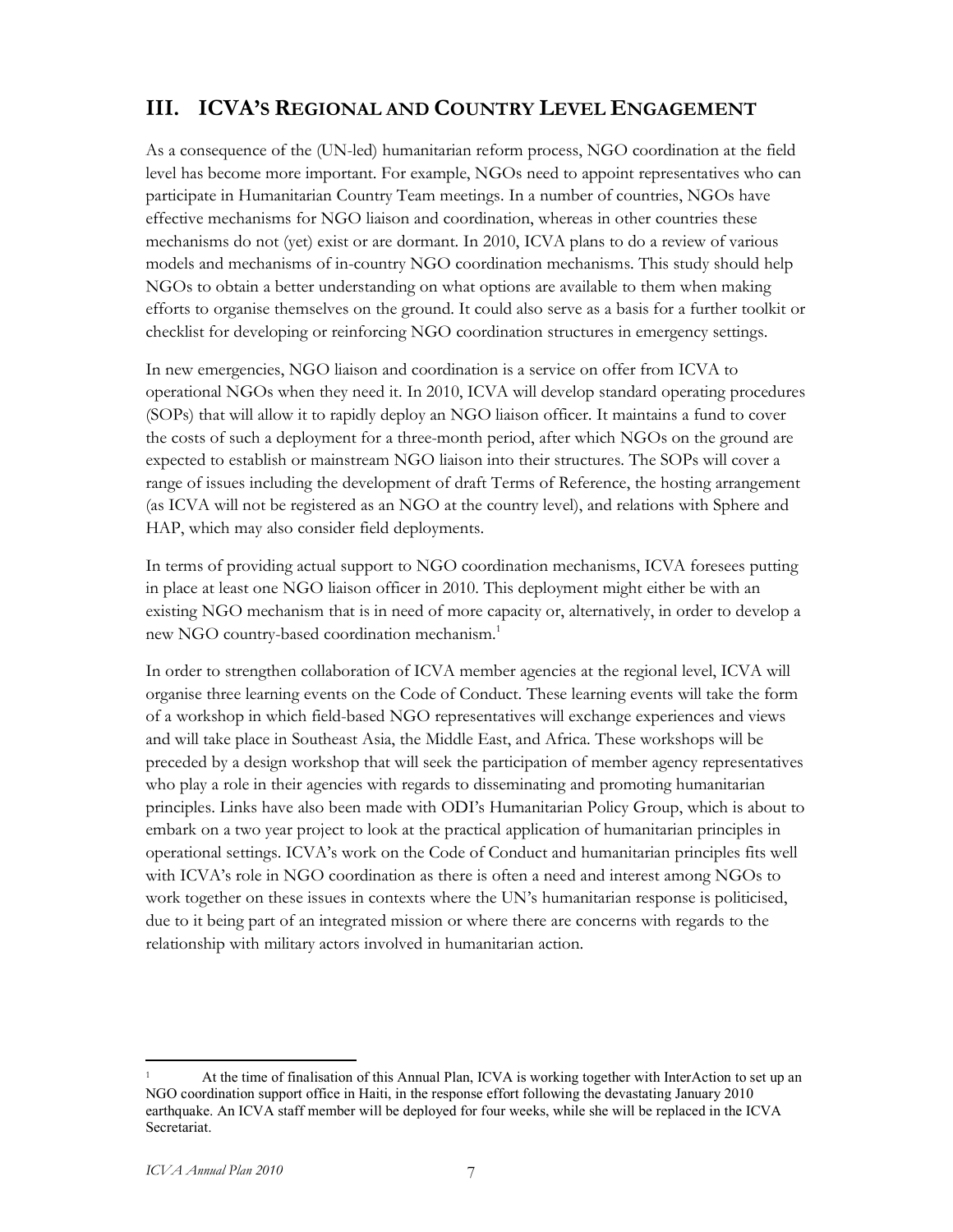| <b>Activities</b>                                                                                                                    |   | <b>Outcomes</b>                                                                                                                                                                   |
|--------------------------------------------------------------------------------------------------------------------------------------|---|-----------------------------------------------------------------------------------------------------------------------------------------------------------------------------------|
| A review of NGO coordination<br>mechanisms, leading to the<br>development of a toolkit/checklist for<br>NGO coordination mechanisms. |   | Operational NGOs will be familiar<br>with the various models and<br>experiences of NGO coordination that<br>are available to them.                                                |
| The development of SOPs for rapidly<br>putting in place NGO liaison officers.                                                        | - | ICVA will have a systematic process for<br>deciding when or when not it should<br>get involved in supporting NGO<br>coordination.                                                 |
| Deploy an NGO liaison officer in at<br>least one situation.                                                                          | - | The work of member agencies, other<br>NGOs, and partners will be supported<br>in terms of providing coordination<br>services in at least one crisis situation<br>(Haiti) in 2010. |
| Hold a design workshop and three<br>learning events on the NGO Code of<br>Conduct and humanitarian principles.                       |   | Member agencies and other NGOs will<br>be in a position to better understand<br>and apply the Code and humanitarian<br>principles.                                                |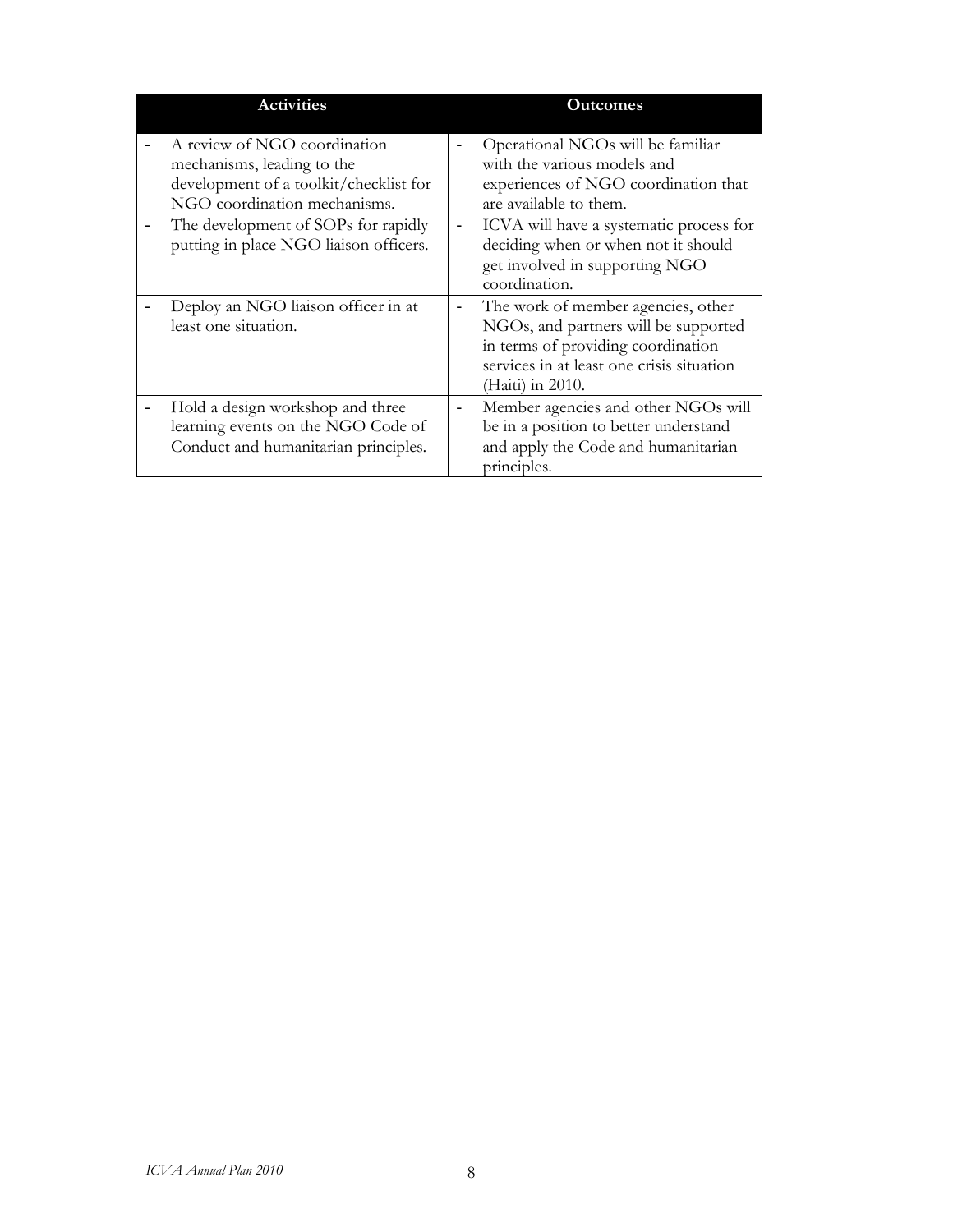#### **IV. CHANGE AND LEADERSHIP**

The notion of leadership has received increased attention from the UN, NGOs, and others involved in humanitarian responses. At the country level, the (UN) Humanitarian Coordinator (HC) plays a central role in providing leadership. ICVA has raised the issue of the need to appoint competent Humanitarian Coordinators (HC) on numerous occasions in the context of the IASC HC Issues Group and in meetings with the Emergency Relief Coordinator and his staff. There is a significant sense of disappointment, however, on the part of NGOs over the minimal progress made in terms of strengthening the HC function. The HC pool contains only a few names of those coming from a non-UN background. None have been effectively deployed so far, while other measures to strengthen the HC function have been found wanting as well. ICVA will continue its advocacy on this pillar of UN humanitarian reform, including pointing to the need for an independent review of what has been done to date. ICVA will also continue to participate in the HC Issues Group. As in 2009, ICVA will ensure that NGO representatives participate in the HC pool interview and assessment panels.

One of the NGO experiences emerging from the humanitarian reform process is that developing cluster leadership capacities is also an issue that deserves priority attention. NGOs have been offered the opportunity to take on the role of co-leaders or co-chairs of a cluster in operational settings. More clarity is needed on what these roles actually entail and NGOs are developing policy guidance to this effect. It is crucial that if NGOs are to take on cluster co-leadership roles, they have to be put in a position to allocate resources in order to develop and strengthen leadership capacity and coordination skills among their senior field-based staff. ICVA will consider its role in promoting or supporting the development of NGO leadership programmes in collaboration with other networks, such as People in Aid and the Emergency Capacity Building project.

Leadership, however, should not be understood as coming from individuals only, nor should it just be focused on operational issues. Leadership on institutional change is equally important. This type of leadership on change in the humanitarian sector is something that could, and in fact should, be expected from a consortium such as ICVA, which has expressed a desire to provide leadership in terms of promoting the role and work of local and national NGOs.

The scenario of the regionalisation of humanitarian response in which African and Asian NGOs will respond to disasters in Africa and Asia respectively, without necessarily the involvement of Western agencies, may well be a reality by the end of the next decade. In this context, ICVA will raise the issue of the increased relevance of these local and national NGOs where possible. As in 2009 with the international conference on humanitarian response in Southeast Asia, organised with MERCY Malaysia, ICVA will look for opportunities where it can engage with other regional members in order to support their work.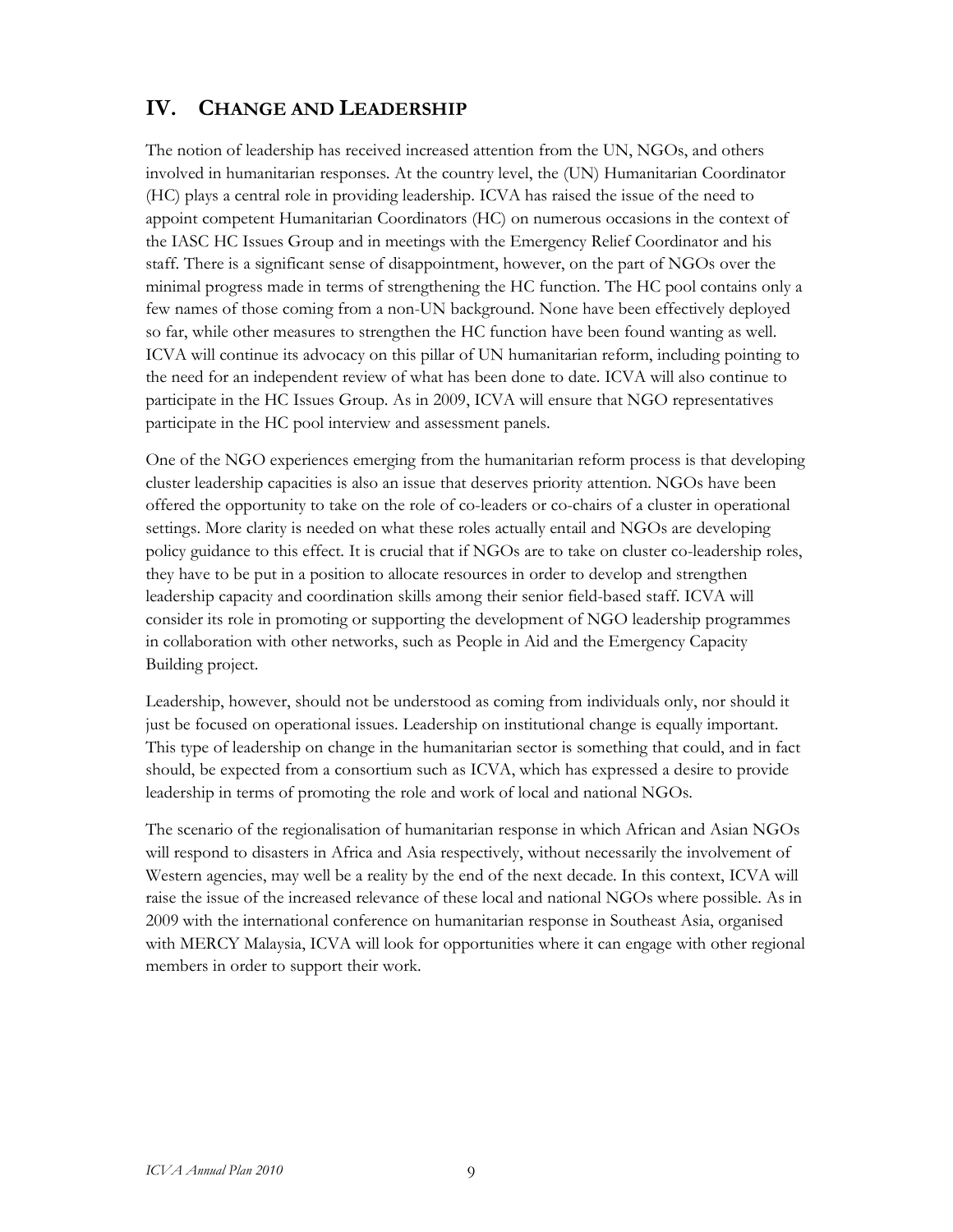| <b>Activities</b>                                                                                                                                                                                                                                                                                                                                                                                      |                                                      | <b>Outcomes</b>                                                                                                                                                                                                                                                                                                                                                                                                                                                                                         |
|--------------------------------------------------------------------------------------------------------------------------------------------------------------------------------------------------------------------------------------------------------------------------------------------------------------------------------------------------------------------------------------------------------|------------------------------------------------------|---------------------------------------------------------------------------------------------------------------------------------------------------------------------------------------------------------------------------------------------------------------------------------------------------------------------------------------------------------------------------------------------------------------------------------------------------------------------------------------------------------|
| Continue policy and advocacy work on<br>the strengthening of the HC function;<br>Support the participation of an NGO<br>representative on the HC interview and<br>assessment panels.<br>Undertake policy work on developing a<br>better understanding of the concepts of<br>NGO cluster co-leads/co-facilitators;<br>Consider a role in supporting the<br>development of NGO leadership<br>programmes. | $\overline{\phantom{a}}$<br>$\overline{\phantom{a}}$ | NGO views on the HC function are<br>well known and understood by the UN,<br>governments, and HCs.<br>More non-UN candidates become part<br>of the pool and are appointed as HCs.<br>NGOs will be in a better position to<br>assume leadership roles in inter-agency<br>settings.<br>ICVA will better understand the<br>interests and expectations of members<br>and partners when it comes to ICVA<br>taking on a role in facilitating or<br>promoting the development of NGO<br>leadership programmes. |
| Promote the role of national and local<br>NGOs with regards to their increased<br>relevance at the regional level.                                                                                                                                                                                                                                                                                     | $\overline{\phantom{a}}$                             | National and local NGOs can expect<br>ICVA to support their role in<br>strengthening work in humanitarian<br>response.                                                                                                                                                                                                                                                                                                                                                                                  |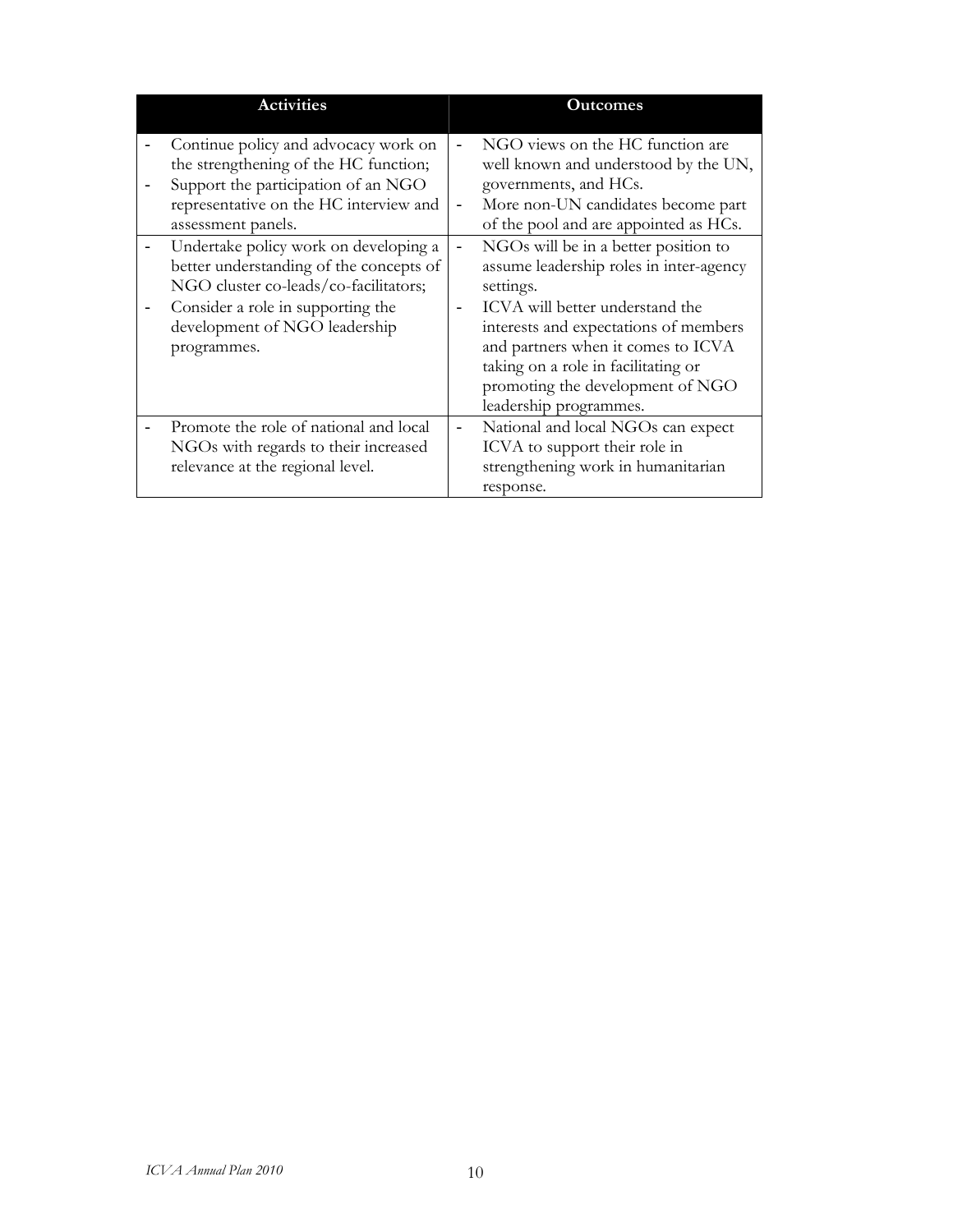# **V. FUTURE HUMANITARIAN CHALLENGES**

With regards to promoting the role of national and local NGOs in humanitarian response, the theme of the third meeting of the Global Humanitarian Platform in early February 2010 is 'a new business model.' This new way of working will see local and national NGOs assuming a much more prominent operational role in humanitarian action. In fact, it has been recognised that under the influence of the simultaneous trends of the decline in humanitarian space and the insecurity of humanitarian workers, coupled with more disasters and increased humanitarian needs caused by climate change, further migration, and urbanisation, the role of these NGOs has to increase if the humanitarian response is to be effective.

Collaboration and partnerships with local and national NGOs, as well as relationships with other actors in humanitarian response, such as the military and the business sector, will feature prominently on ICVA's agenda in 2010. The publications that will come out of the project between the Humanitarian Futures Programme and ICVA on the topic of collaboration within the humanitarian community will be helpful and timely tools that will assist ICVA and the membership in their thinking and dialogue on how to address new humanitarian challenges.

| <b>Activities</b>                          | <b>Outcomes</b>                        |  |  |
|--------------------------------------------|----------------------------------------|--|--|
| Publication of the study, guidelines,      | An informed debate on collaboration    |  |  |
| and matrix on collaboration from the       | and partnerships that will help the    |  |  |
| project Gaining the Future: Guidelines for | humanitarian sector to better          |  |  |
| 21st Century Humanitarian Organisations,   | understand future humanitarian         |  |  |
| with the Humanitarian Futures              | challenges and how to possibly address |  |  |
| Programme                                  | these challenges.                      |  |  |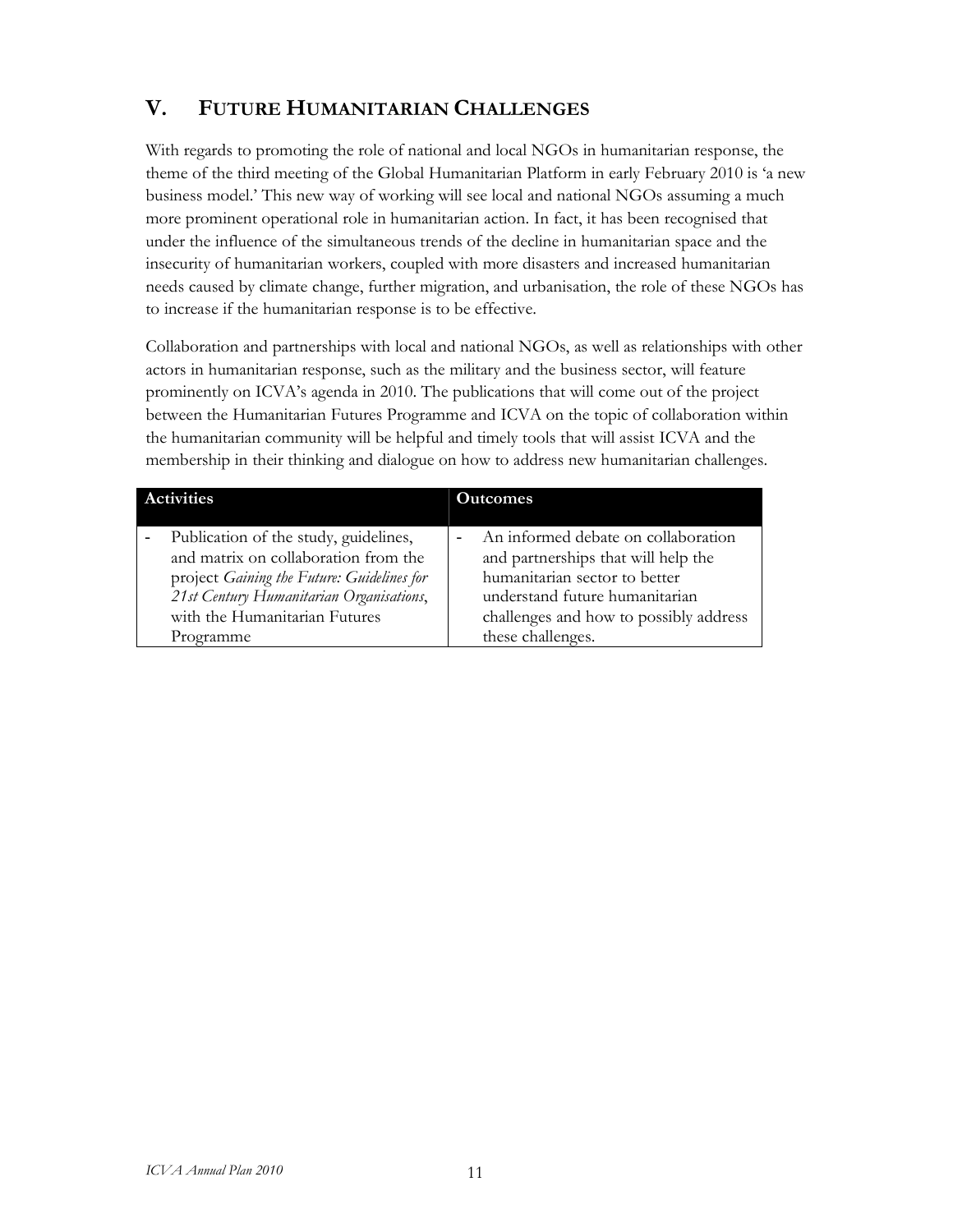# **VI. ICVA'S INTERNAL ORGANISATION**

It is foreseen that this Annual Plan will be implemented with the current staffing levels of the Secretariat. In case that there is a need for an involvement from ICVA in NGO liaison and coordination, the ICVA Secretariat will look for (a) consultant(s) who can provide support either on the ground or in working with the Secretariat.

Time is a factor in terms of being proactive in setting the humanitarian policy and advocacy agendas. In 2009, ICVA started discussing the option of establishing a presence in New York to ensure more timely engagement with humanitarian policy processes that have moved to this city since the roll-out of the UN humanitarian reform. This option of a New York presence will be further explored in 2010. The possible presence of ICVA in New York will imply recruiting more staff and will have budget implications.

As part of its mandate, the Executive Committee will oversee implementation of this Annual Plan. It will hold two meetings in person, as well as regular interim teleconferences in between these meetings. The Executive Committee may consider co-opting another member in order to ensure a gender balance on the Committee.

In order to ensure its effective functioning, each organisation is in need of processes and tools that strengthen internal cohesion and ensure alignment. As ICVA is no exception to such standard practices, work will be done in the first quarter of 2010 to review, enhance, and streamline internal management procedures, roles, responsibilities, and relationships in the Secretariat. The implementation of the EXCOM's responsibility in providing oversight will also be looked at. Together with the Executive Committee, in particular its Sub-Committee on Finance and Administration, the Secretariat will also review ICVA's Staff Rules and Regulations in 2010.

| <b>Activities</b>                                                                                                                       |   | <b>Outcomes</b>                                                                                                                                            |
|-----------------------------------------------------------------------------------------------------------------------------------------|---|------------------------------------------------------------------------------------------------------------------------------------------------------------|
| Develop a plan and budget should it be<br>found necessary to establish an ICVA<br>presence in New York.                                 | - | ICVA will have a solid strategy and<br>allocated resources for opening and<br>maintaining an office in New York.                                           |
| Review, enhance, and streamline<br>internal management procedures, roles,<br>responsibilities, and relationships in the<br>Secretariat. |   | An effectively functioning and<br>sustainable ICVA Secretariat.                                                                                            |
| Review ICVA's Staff Rules and<br>Regulations;<br>Work with EXCOM on its oversight<br>functions.                                         | - | A Staff Rules and Regulations<br>document that is valid for the next 5<br>years;<br>An effectively functioning EXCOM<br>that is fully aware and capable of |
|                                                                                                                                         |   | discharging its oversight mandate.                                                                                                                         |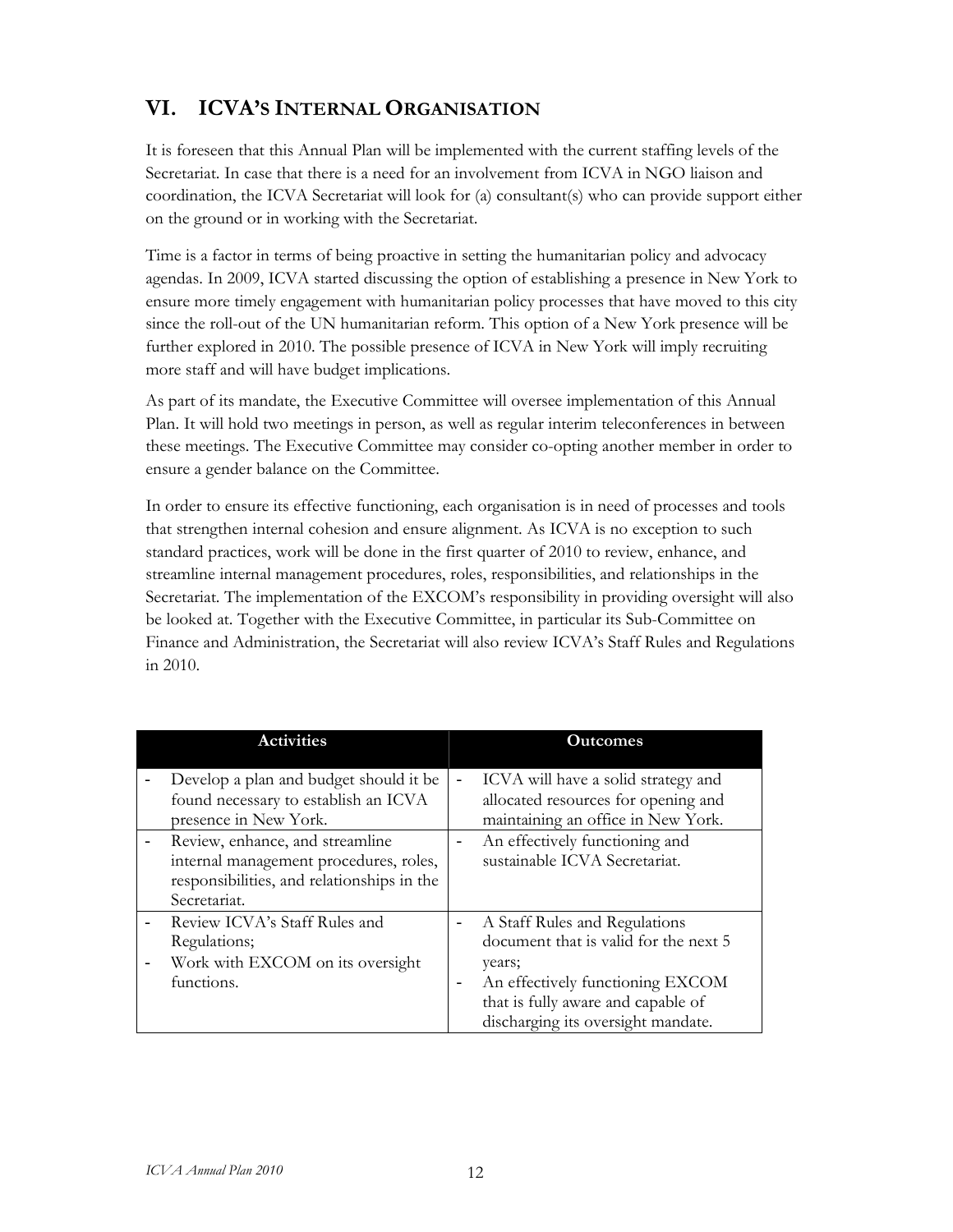# **VII. ICVA BUDGET 2010**

I

ICVA's 2010 Budget is available for members at www.icva.ch/doc00004244.html